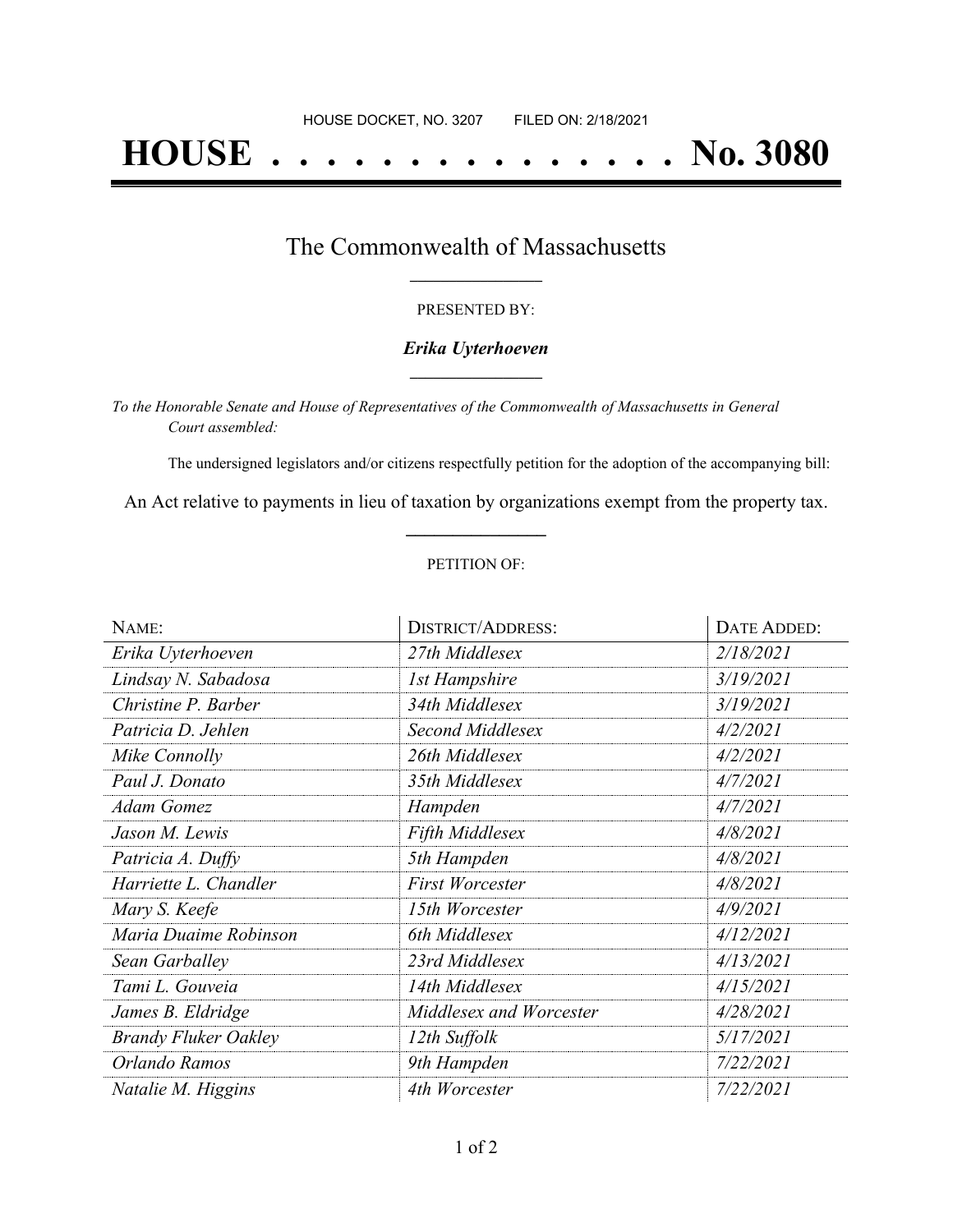| Rebecca L. Rausch | Norfolk, Bristol and Middlesex | 7977071 |
|-------------------|--------------------------------|---------|
| Nika C. Elugardo  | Suttolk<br>5th.                |         |